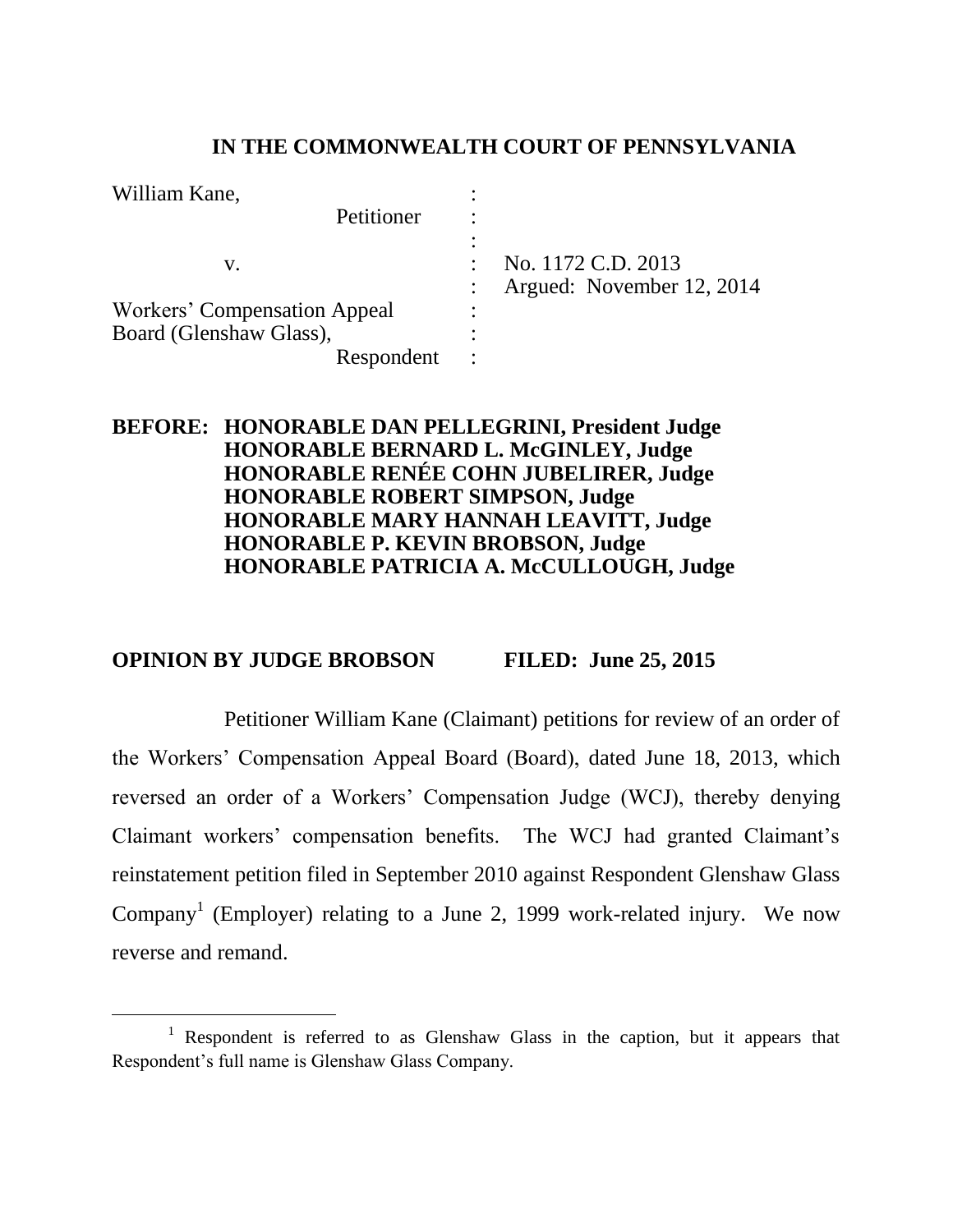Claimant initially suffered a work-related injury to his right shoulder on March 21, 1991, while employed by Employer. Employer, through its then-insurer Argonaut Insurance (Argonaut), issued a notice of compensation payable, describing the injury as an "A/C separation," and paid Claimant total disability benefits at a maximum rate of \$436.00 per week. (Reproduced Record (R.R.) at 17a.) Claimant later returned to his regular job, and Employer suspended Claimant's benefits.

On December 25, 1995, also while employed by Employer, Claimant suffered a work-related injury to his *other* shoulder, which was described as a "left shoulder strain/sprain." (*Id.*) Employer, which was self-insured at the time of the incident, issued a notice of compensation payable and paid Claimant total disability benefits at a maximum rate of \$509.00 per week. Following two surgeries, Claimant returned to modified duty work with Employer.

Thereafter, in November 2000, Claimant filed a claim petition, alleging he suffered a new work-related injury to his right shoulder on June 2, 1999, and a reinstatement petition, alleging in the alternative that he suffered a recurrence of his 1991 injury on June 2, 1999. By decision and order dated March 23, 2001, WCJ Tobin determined that Claimant suffered a *new* injury to his right shoulder and not a recurrence of the 1991 injury. It appears that Chubb Insurance (Chubb) was Employer's insurance carrier for any incidents that occurred on June 2, 1999. WCJ Tobin also found that Claimant was totally disabled from June 3, 1999 through June 10, 1999, and partially disabled from June 11, 1999 through August 1, 1999. WCJ Tobin suspended Claimant's benefits as of August 2, 1999, because, following two surgeries on his right shoulder,

2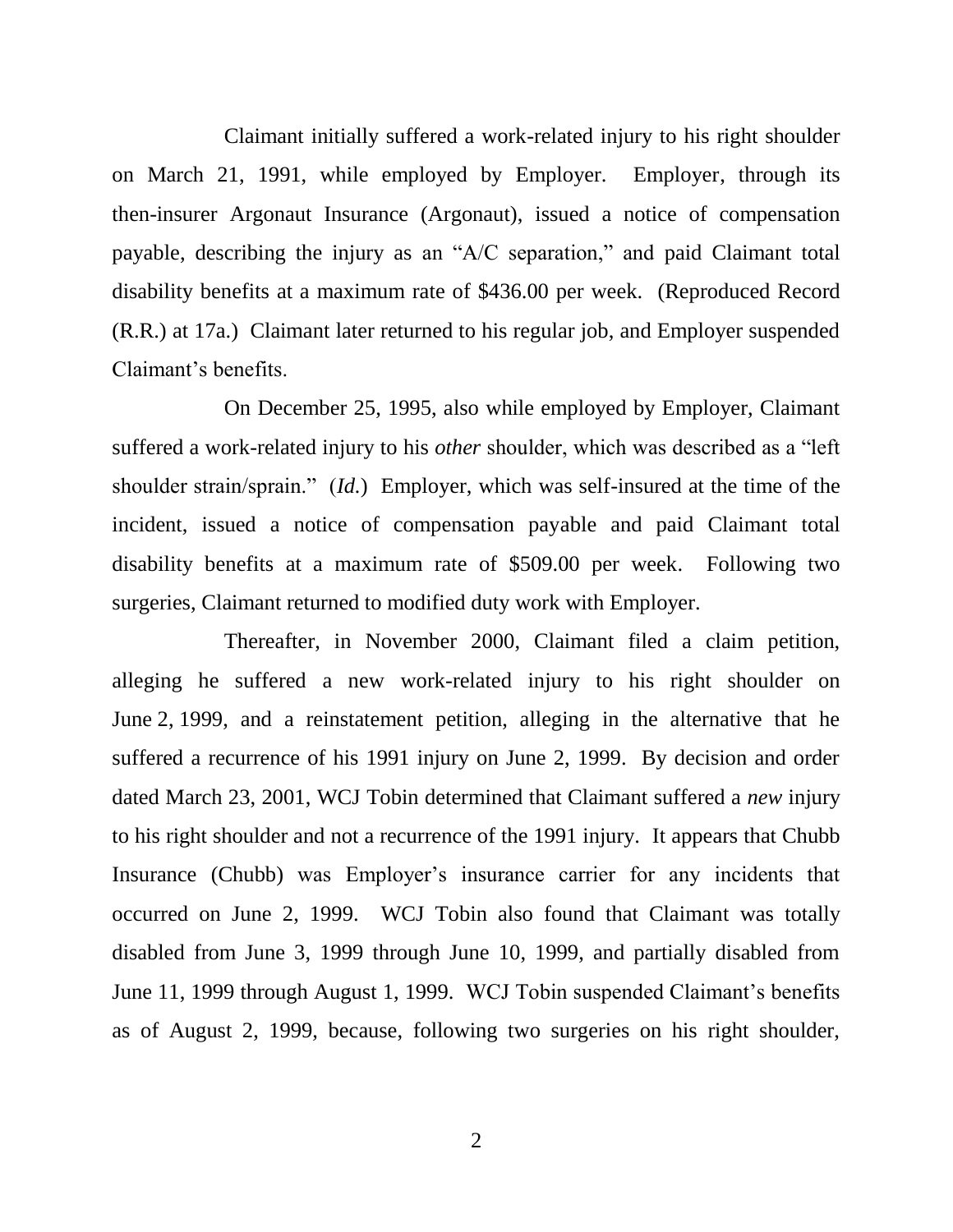Claimant returned to the same modified duty work for Employer. Total disability benefits were paid at the rate of \$470.97 per week.

Petitioner worked with no loss of earnings between August 2, 1999, until November 2004, when Employer ceased operations and eliminated Claimant's job. Employer reinstated Claimant's total disability benefits for the *1995 left shoulder injury* by supplemental agreement, effective November 25, 2004. $^2$ 

On January 6, 2006, while still receiving total disability benefits for his 1995 left shoulder injury, Claimant filed a reinstatement petition for the *1999 right shoulder injury*, alleging that his 1999 right shoulder injury again caused a decrease in earning power as of November 25, 2004. Claimant argued that because he had been performing modified duty work as a result of his 1999 right shoulder injury and his modified work ended, he was entitled to reinstatement of benefits for the 1999 injury. Claimant also took the position that such reinstatement should be suspended while he continued to receive benefits for the 1995 left shoulder injury.

By decision and order dated July 31, 2006, WCJ Parker denied Claimant's reinstatement petition on the basis that he was still receiving total disability benefits for his 1995 injury under the parties' supplemental agreement. (*Id.* at 19a.) WCJ Parker also concluded that Claimant's benefits for the 1999 right shoulder injury "remain properly suspended," because Claimant continues to receive total disability benefits for the 1995 left shoulder injury. (*Id.*) Claimant appealed to the Board, which affirmed the WCJ's order. On appeal to this Court,

 $2$  According to Claimant, the parties agreed to reinstate compensation for the 1995 injury as opposed to the 1999 injury, because compensation was greater for the 1995 injury than the 1999 injury. (Petitioner's Br. at 6.)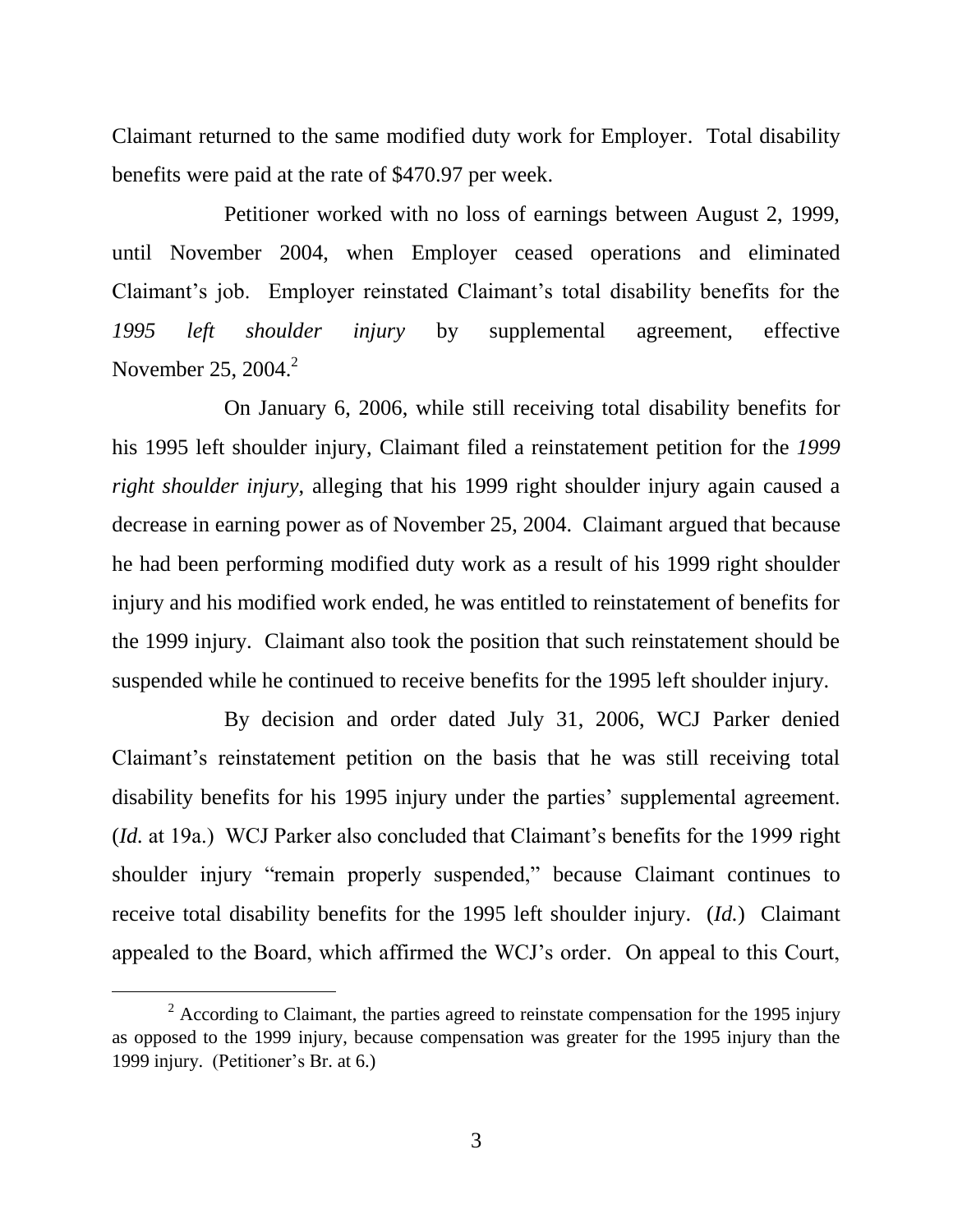we affirmed the decision of Board, but we did not foreclose the possibility of reinstatement of his 1999 right shoulder injury claim at some point in the future. *See Kane v. Workers' Comp. Appeal Bd. (Glenshaw Glass Co.)*, 940 A.2d 572 (Pa. Cmwlth. 2007) (*Kane I*), *appeal denied*, 956 A.2d 437 (Pa. 2008).

Thereafter, the parties entered into a Compromise and Release of the 1995 left shoulder injury, and on September 29, 2010, Claimant filed the subject reinstatement petition against Employer and its relevant insurer—Chubb. Through the reinstatement petition, Claimant seeks total disability benefits for the June 2, 1999 right shoulder injury, effective September 23, 2010—the date of the approval of the Compromise and Release. Claimant took the position that 1995 injury for which he was receiving total disability benefits (from Employer) has been resolved through the Compromise and Release, such that he is now entitled to total disability benefits for the 1999 injury. Employer responded that Claimant's reinstatement petition was barred by the 500-week limitations period contained in the Workers' Compensation Act (Act), Act of June 2, 1915, P.L. 736, *as amended*, 77 P.S. §§ 1-1041.4; 2501-2708.<sup>3</sup>

The matter was assigned to WCJ Cohen for consideration. As part of the proceedings before WCJ Cohen, the parties stipulated that no benefits had been paid on the 1999 work injury since August 1, 1999. WCJ Cohen considered only whether the payment for an unrelated work injury precludes the running of the

<sup>&</sup>lt;sup>3</sup> Employer inaccurately referred to a 500-week statute of limitations contained in Section 413(a) of the Act, *as renumbered and amended*, 77 P.S. § 772. Technically, the 500-week period is referred to as a "statute of repose," not a "statute of limitations." *Cozzone v. Workers' Comp. Appeal Bd. (Pa. Mun./East Goshen Twp.)*, 73 A.3d 526, 541 (Pa. 2013).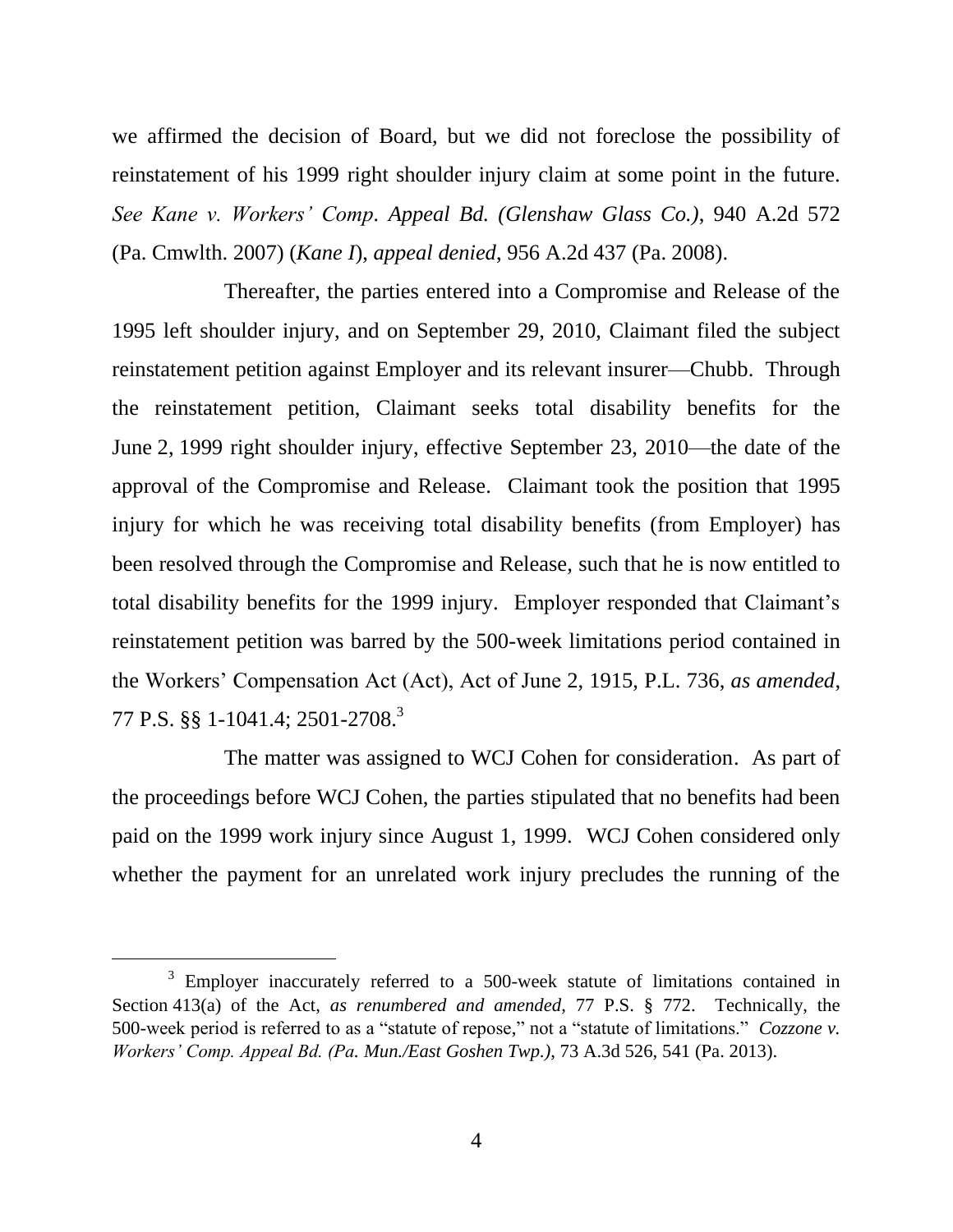500-week statute of repose under Sections  $413(a)^4$  and 306(b) of the Act.<sup>5</sup> By decision and order dated May 11, 2011, WCJ Cohen granted Claimant's reinstatement petition and awarded a reinstatement of total disability benefits effective September 23, 2010. In so doing, WCJ Cohen concluded that Claimant's disability arising out of the 1999 right shoulder injury recurred on November 25, 2004, at the time Employer's plant closed. He further concluded that, as a matter of law, because benefits were suspended as a result of Claimant's receipt of total disability benefits for his 1995 left shoulder injury, the 500-week statute of repose under Section 413(a) of the Act was inapplicable.

Employer (and Chubb) then appealed to the Board, contending, in part, that the applicable 500-week period set forth in the Act and the doctrines of *res judicata* and collateral estoppel barred Claimant's reinstatement petition. By decision and order dated June 18, 2013, the Board reversed WCJ Cohen's order, concluding that the reinstatement petition was barred by the 500-week period set forth in Section 413(a) of the Act and that the doctrine of collateral estoppel prevented the re-litigation of issues already decided in Claimant's first reinstatement petition. It also held that the reinstatement petition was outside the three-year limitation period, because Claimant had not received indemnity benefits for his 1999 right shoulder injury since August 1, 1999.<sup>6</sup> Claimant then petitioned this Court for review.

<sup>4</sup> Section 413(a) of the Act, *as renumbered and amended*, 77 P.S. § 772.

<sup>5</sup> Section 306(b) of the Act was added by the Act of June 24, 1996, P.L. 350, *as amended*, 77 P.S. § 512.

<sup>&</sup>lt;sup>6</sup> The Pennsylvania Association for Justice filed an amicus brief, advancing arguments in support of Claimant's position.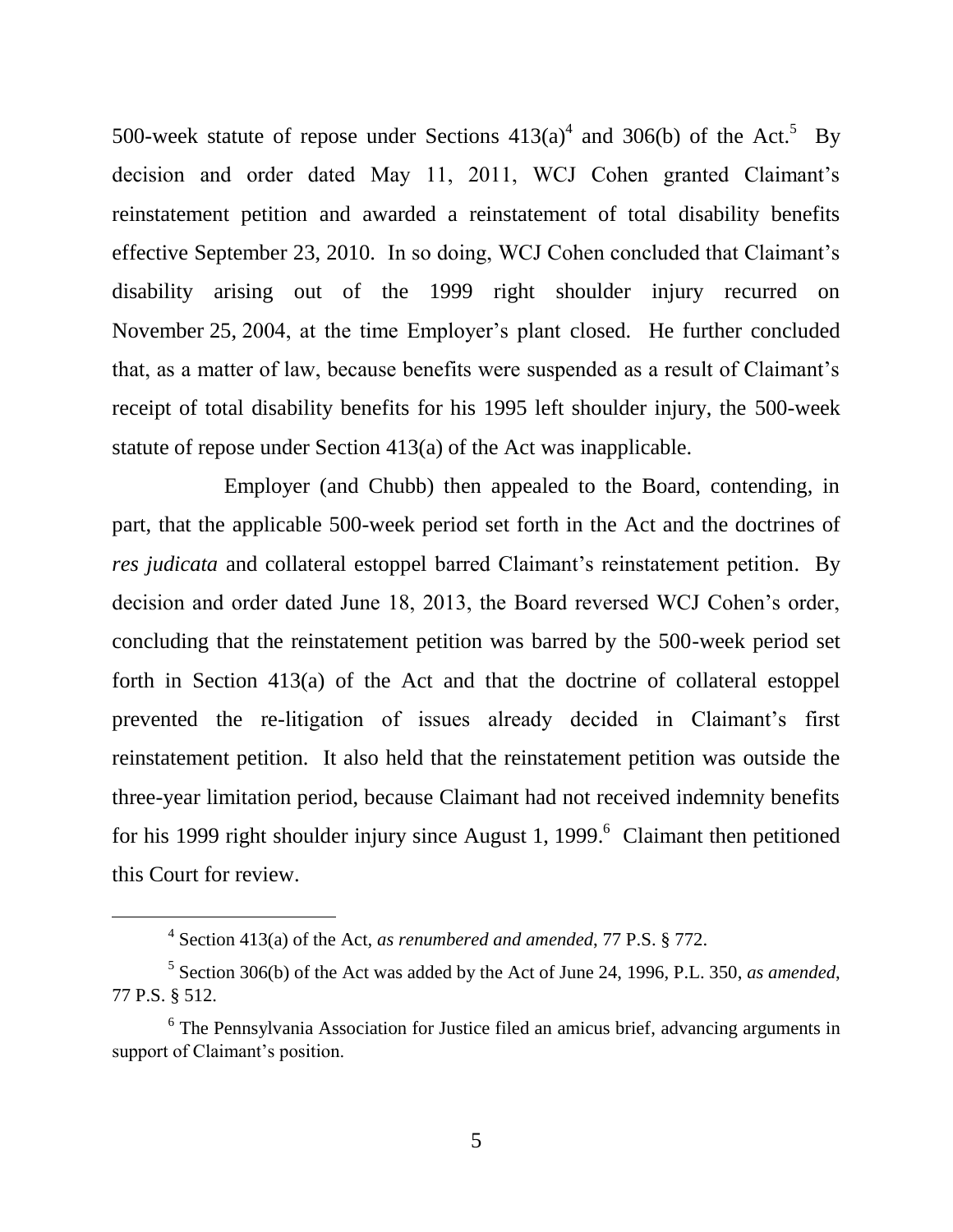On appeal, $\frac{7}{7}$  Claimant argues that the Board erred in concluding that Claimant was collaterally estopped from seeking reinstatement for his 1999 right shoulder injury as a result of our decision in *Kane I*. Claimant also argues that the Board erred when it determined that Claimant's reinstatement petition based on his 1999 right shoulder injury was time-barred pursuant to Section 413(a) of the Act, when those benefits were suspended due to his receipt of benefits for the 1995 left shoulder injury.

First, we will address Claimant's argument that the Board erred in concluding that he was collaterally estopped from seeking reinstatement of benefits for his 1999 right shoulder injury as a result of this Court's decision in *Kane I*. As we explained in *Weney v. Workers' Compensation Appeal Board (Mac Sprinkler Systems, Inc.)*, 960 A.2d 949 (Pa. Cmwlth. 2008), *appeal denied*, 971 A.2d 494 (Pa. 2009):

> The doctrine of collateral estoppel, often referred to as issue preclusion, "is designed to prevent relitigation of an issue in a later action, despite the fact that the later action is based on a cause of action different from one previously litigated." Collateral estoppel applies where:

> > (1) the issue decided in the prior case is identical to the one presented in the later case; (2) there was a final judgment on the merits; (3) the party against whom the doctrine is asserted was a party or in privity with a party in the prior case and had a full and fair opportunity to litigate the issue; and

 $7$  Our review is limited to determining whether an error of law was committed, whether necessary findings of fact are supported by substantial evidence and whether constitutional rights were violated. *Degraw v. Workers' Comp. Appeal Bd. (Redner's Warehouse Mkts., Inc.)*, 926 A.2d 997, 999 n.2 (Pa. Cmwlth. 2007).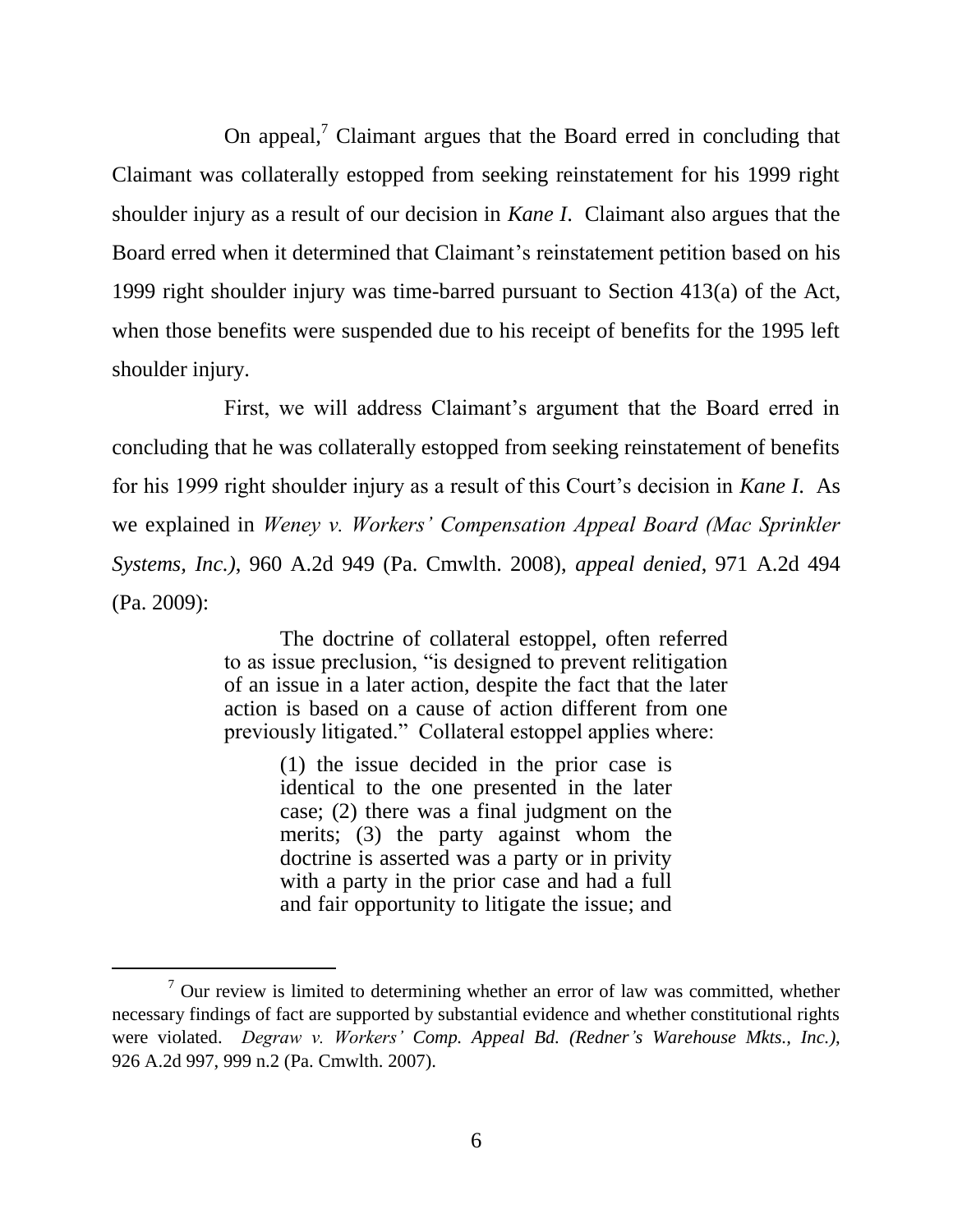(4) the determination in the prior proceeding was essential to the judgment.

*Weney*, 960 A.2d at 954 (citations omitted).

Claimant contends that collateral estoppel is inapplicable to the present reinstatement petition because the issues of the present reinstatement petition differ from those of the previous reinstatement petition. In *Kane I*, relating to the previous reinstatement petition, Claimant sought reinstatement of benefits relating to his 1999 injury while simultaneously receiving total disability benefits for his 1995 injury under a supplemental agreement executed by the parties. Claimant's reinstatement petition was denied because benefits for the 1999 injury remained suspended as a result of Claimant's simultaneous receipt of benefits for his 1995 injury. Here, Claimant seeks reinstatement of benefits relating to his 1999 injury subsequent to the parties' execution of a Compromise and Release that resulted in the cessation of the total disability benefits relating to his 1995 injury. Moreover, Claimant contends that *Kane I* cannot be applied to collaterally estop the present reinstatement petition because this Court in *Kane I* expressly reserved the questions presented in this matter.

We agree with Claimant. Here, the criteria for collateral estoppel were not satisfied. The issues in *Kane I* were not identical to the issues presented in the subject reinstatement petition, because the circumstances for considering whether total disability benefits should be reinstated differed significantly from the circumstances presented to the Court in *Kane I*, given that Claimant is no longer receiving total disability benefits for the 1995 injury under the parties' supplemental agreement. Moreover, the Court in *Kane I* expressly reserved for consideration at a future date the issue now before the Court, when we explained:

> Section  $306(b)(1)$  of the Act, 77 P.S. § 512, indicates that partial disability is payable for a period not to exceed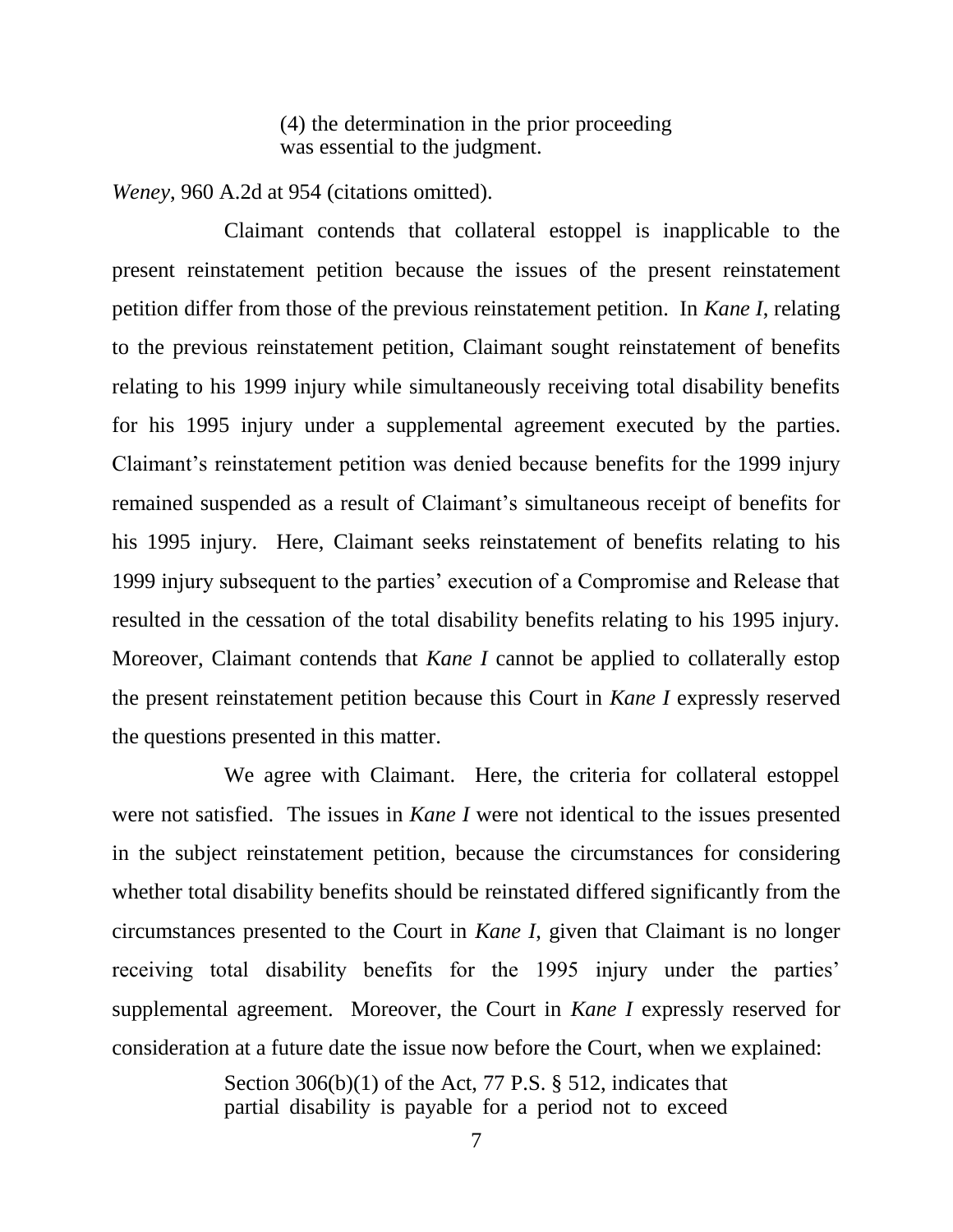five-hundred weeks. In calculating this five-hundred week period for the purpose of gauging the timeliness of a reinstatement petition, periods of suspension are included with periods where partial disability benefits are paid. *Cytemp Specialty Steel v. Workers' Compensation Appeal Board (Servey)*, 811 A.2d 114 (Pa. Cmwlth. 2002). A claimant may not petition for a reinstatement of benefits after the five-hundred week period expires if his benefits were in suspension status. *Stehr v. Workers' Compensation Appeal Board (Alcoa)*, 936 A.2d 570 (Pa. Cmwlth. 2007); *Prosick v. Workers' Compensation Appeal Board (Hershey Chocolate USA)*, 936 A.2d 177  $(\text{Pa.} \text{Cm}$  Cmwlth. 2007).<sup>[8]</sup> We acknowledge Claimant's brief indicates that he believes that if his reinstatement petition were granted and his benefits were again immediately suspended, this new suspension would have different legal significance than the one imposed by WCJ Tobin in the 1999 Decision. In effect, he wishes the new suspension to essentially be considered a stay, or otherwise toll the running of the five-hundred weeks to file a reinstatement petition for his right shoulder injury. It is imperative that this new suspension be of a different legal significance because, as explained in *Cytemp*, periods of suspension count towards the five-hundred week allotment. The issue of whether the running of the five-hundred weeks of disability should be tolled when his benefits are suspended due to the fact that he is already receiving total disability benefits for a left shoulder injury is one that should be argued before a WCJ in the event Claimant files a reinstatement petition for the purposes of receiving indemnity benefits for his 1999 right shoulder injury at some future time. We note that Claimant's need to file a reinstatement petition for this purpose may not ever arise. Consequently, it is

<sup>8</sup> Our Supreme Court disapproved of both *Stehr* and *Prosick* in *Cozzone*. *See Cozzone*, 73 A.3d at 534-40. We note that our decision in *Kane I* and the Board's decision now on appeal to this Court pre-dated our Supreme Court's opinion in *Cozzone*. Although *Cozzone* did not address the precise issue now before this Court, it provided clarification as to the interplay between the 500-week and three-year limitation periods contained in Section 413(a) of the Act.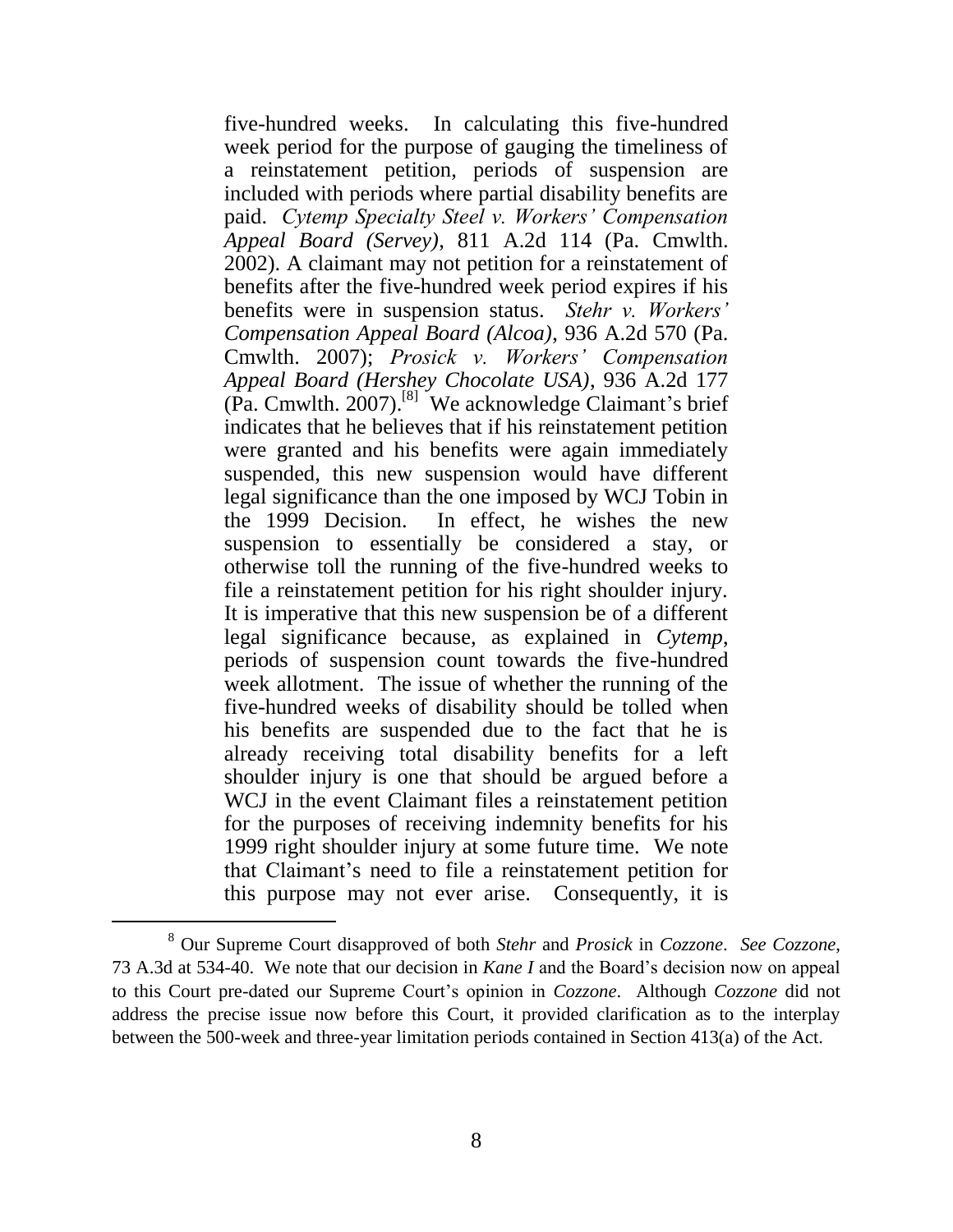apparent that Claimant is seeking an advisory opinion concerning his ability to pursue a reinstatement at some point in time after his 9.5 years of partial disability would typically be considered to have expired. We do not address this argument as this Court does not issue advisory opinions. *Coleman v. Workers' Compensation Appeal Board (Indiana Hosp.)*, . . . 842 A.2d 349 ([Pa.] 2004).

*Kane I*, 940 A.2d at 575 n.5. Essentially, the Court in *Kane I* determined that issues surrounding the effect of the suspension of Claimant's total disability benefits for his 1999 injury were not ripe for consideration, but that such issues may need to be litigated if and when Claimant's disability benefits for his 1995 shoulder injury ceased. Thus, it cannot be said that the issue now before the Court was decided in *Kane I*.

Next, we consider Claimant's argument that the Board erred when it determined that Claimant's petition for reinstatement based on his 1999 right shoulder injury was time-barred pursuant to Section 413(a) of the Act, when those benefits were suspended due to his receipt of benefits for the 1995 left shoulder injury. Section 413(a) of the Act, provides, in pertinent part:

> A workers' compensation judge . . . may, at any time, modify, reinstate, suspend, or terminate a notice of compensation payable, an original or supplemental agreement or an award . . . , upon petition filed by either party with the department, upon proof that the disability of an injured employe has increased, decreased, recurred, or has temporarily or finally ceased . . . . Such modification, reinstatement, suspension, or termination shall be made as of the date upon which it is shown that the disability of the injured employe has increased, decreased, recurred, or has temporarily or finally ceased . . . : Provided, That, . . . no notice of compensation payable, agreement or award shall be reviewed, or modified, or reinstated, *unless a petition is filed with the department within three years after the date of the most recent payment of compensation* made prior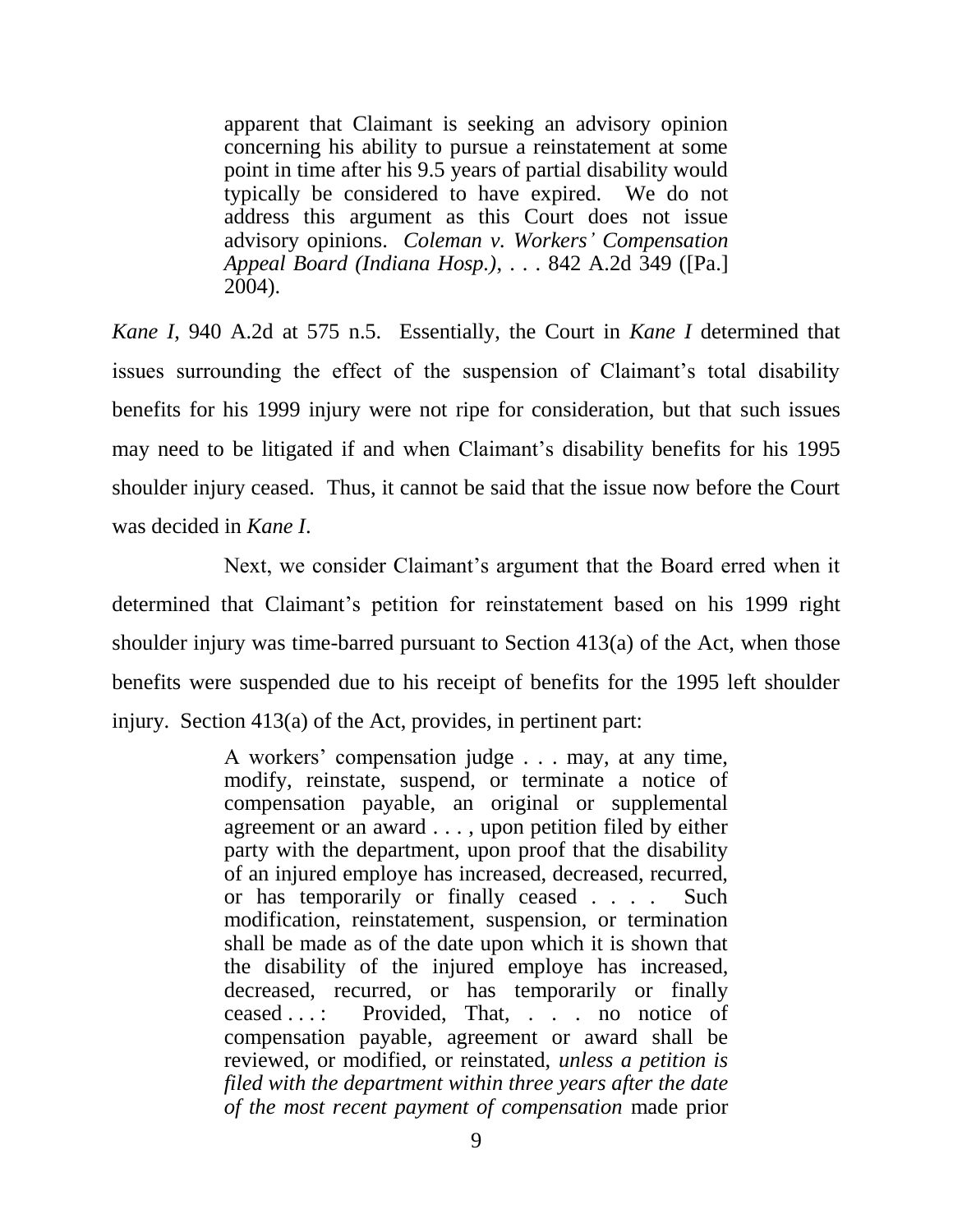to the filing of such petition. . . . : And provided further, That *where compensation has been suspended because the employe's earnings are equal to or in excess of his wages prior to the injury that payments under the agreement or award may be resumed at any time during the period for which compensation for partial disability is payable*, unless it be shown that the loss in earnings does not result from the disability due to the injury.

(Emphasis added.) Section 306(b) of the Act sets forth "the period for which compensation for partial disability is payable," *see* Section 413(a) of the Act, and provides, in part, that compensation for a claimant's disability shall be paid "*for not more than five hundred weeks*. Should total disability be followed by partial disability, the period of five hundred weeks shall not be reduced by the number of weeks during which compensation was paid for total disability." (Emphasis added.)

Our Supreme Court in *Cozzone v. Workers' Compensation Appeal Board (Pennsylvania Municipal/East Goshen Township)*, 73 A.3d 526 (Pa. 2013), construed Section 413(a) of the Act to clarify the effect of the 500-week repose and three-year limitations periods on the timeliness of reinstatement petitions. The Supreme Court wrote:

> Reading the two provisions concurrently, we hold that under Section 413(a), workers' compensation claimants retain the right to petition for any modification that they hold at the time of any workers' compensation payment, for a minimum of three years from the date of that payment. And, where such payments have been suspended due to a return to work, or an attempted return, without a loss in earnings, Section 413(a) extends that right to petition to the entire 500-week period during which compensation for partial disability is properly payable. In the event that payments are resumed after suspension, workers' compensation claimants continue to retain the right to petition for any modification that they hold at the time of any workers' compensation payment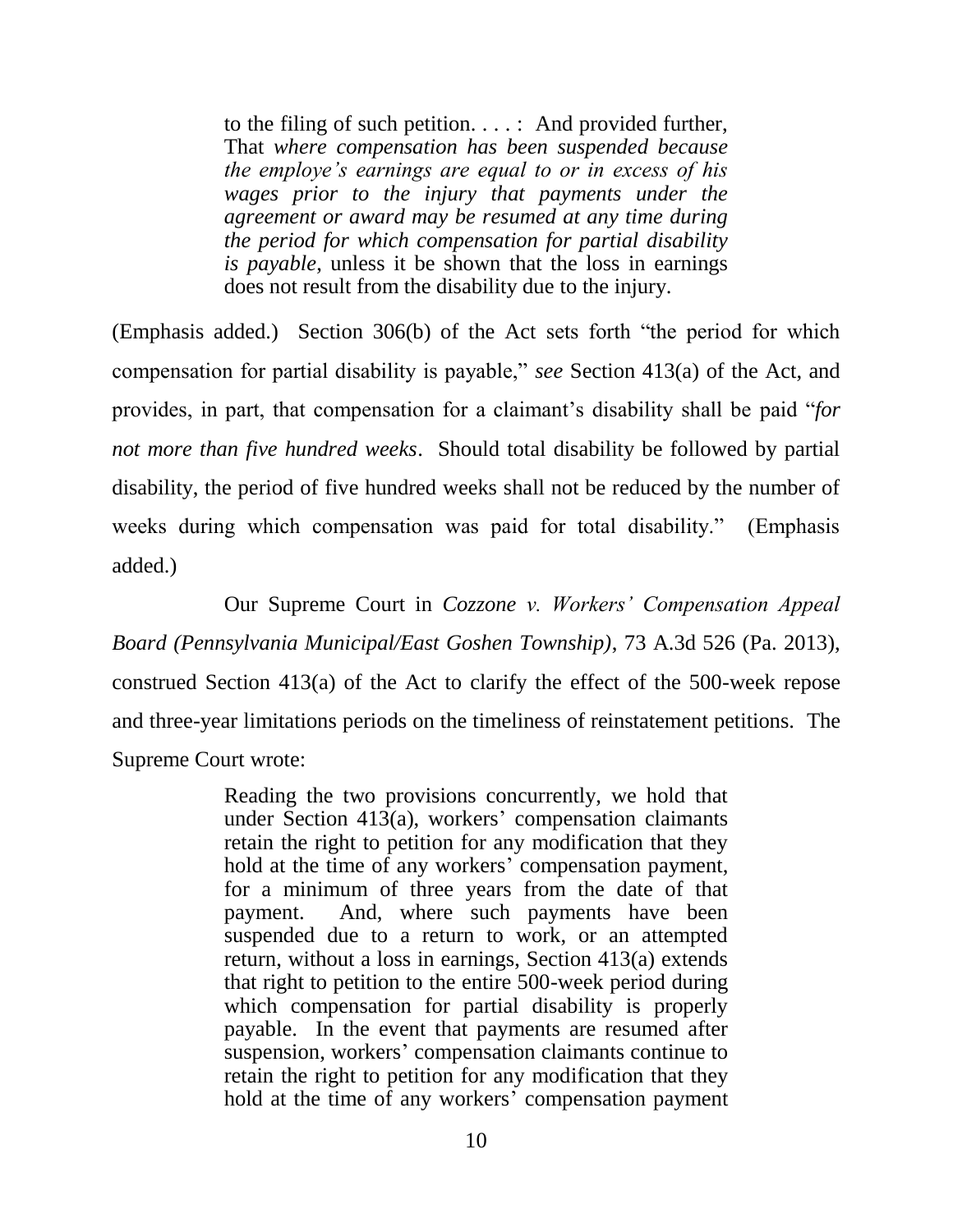received subsequent to suspension, for a minimum of three years from the date of that payment. And finally, in the event that a period of suspension comes to an end upon the resumption (or commencement as the case may be) of workers' compensation payments, claimants retain the right to petition for modification as set forth in Section 413(a).

*Cozzone*, 73 A.3d 536-37. In other words, "the limitations periods set forth in [S]ection 413(a) are to be construed and considered concurrently," and "effect must be given to both as far as possible." *Id.* at 540. "The provisions of Section 413(a) stand together, not in opposition to one another . . . ." *Id.*

With regard to the three-year limitation period, the Supreme Court in

*Cozzone* explained further:

Concerning the date on which a claimant's right to compensation under the Act expires, in light of our holding that the limitations periods specified in Section 413(a) must be read concurrently, *we note that the three-year limitations period is tolled by payments of, or in lieu of, workers' compensation*. Section 413(a) [of the Act] (petition may be filed at any time "within three years after the date of the most recent payment"). Thus, any such payment made at any time prior to the expiration of a claimant's right to workers' compensation will extend the right to petition for reinstatement of total disability benefits. Once the claimant's rights have expired, however, . . . no payment, whether by agreement or misconstruction of the Act, or commendable compassion, can operate to resurrect an expired claim premised upon the Workers' Compensation Act.

*Id.* at 542 (emphasis added).

Here, the Board, in concluding that Section 413(a) of the Act barred Claimant's reinstatement petition, cited our Supreme Court's decision in *L.E. Smith Glass Company v. Workers' Compensation Appeal Board (Clawson)*, 813 A.2d 634 (Pa. 2002), and our earlier decision in *Kane I* for the proposition that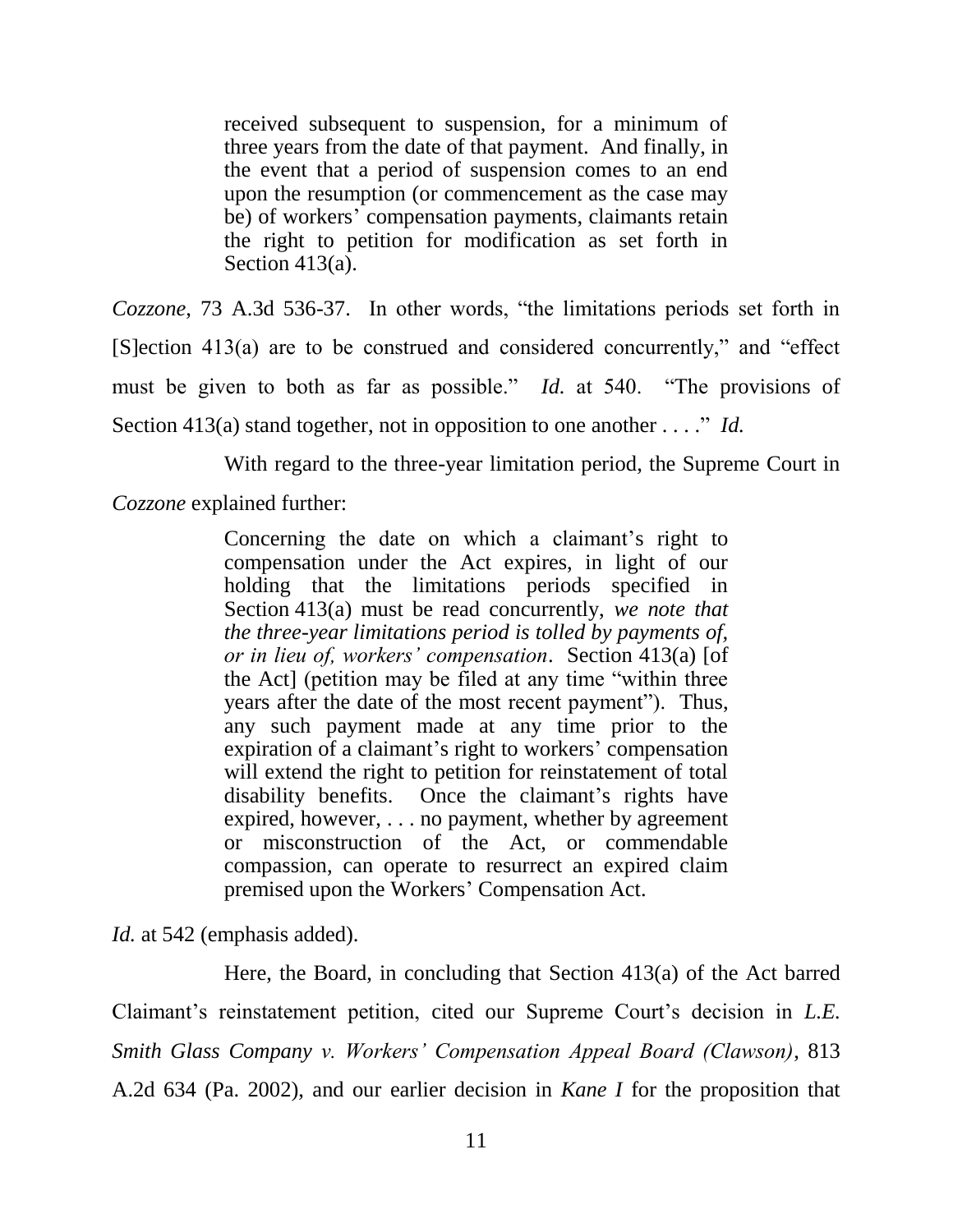when a claimant has two injuries that are each, in and of themselves, totally disabling, a claimant may receive disability benefits for only one of the injuries. In *Clawson*, our Supreme Court rejected this Court's allowance of two awards of total disability, not because a person could not suffer from two separate totally disabling injuries, but because the Supreme Court disagreed that a claimant should be able to stack benefits for two injuries (up to the statutory maximum amount). The Supreme Court, examining a variety of possible circumstances, emphasized that "the inquiry is whether the amount of benefits is reflective of the claimant's loss in earning power." *Clawson*, 813 A.2d at 639. It commented favorably on our opinion in *Westmoreland Regional Hospital v. Workers' Compensation Appeal Board (Stopa)*, 789 A.2d 413 (Pa. Cmwlth. 2001), wherein we reversed a decision of the Board that permitted a claimant to recover two awards (one for a 1995 injury and the other for a 1996 injury suffered while working a modified duty position). We reasoned that to allow the claimant to collect two total disability awards would be equal to compensating her twice for losing the same position.<sup>9</sup> Our Court in

<sup>&</sup>lt;sup>9</sup> The Supreme Court in *Clawson* quoted Judge Smith-Ribner's dissent in that case, wherein she discussed the approval of concurrent awards and the concept of "disability." *Clawson*, 813 A.2d at 639-40. The Supreme Court quoted as opining that our Court

has approved concurrent awards only in circumstances where the original injury resulted in partial disability or where one of the awards was for specific loss. . . . As the cases repeatedly state, disability is loss of earning power. Where a claimant is totally disabled already when he or she suffers another injury . . . there is no loss of earning power at that time. For this reason the courts have not approved such an award.

*Id.* (citing *L.E. Smith Glass Co. v. Workers' Comp. Appeal Bd. (Clawson)* (Pa. Cmwlth., No. 1857 C.D. 1999, filed December 28, 2001), slip op. at 4 (Smith-Ribner, J., dissenting)).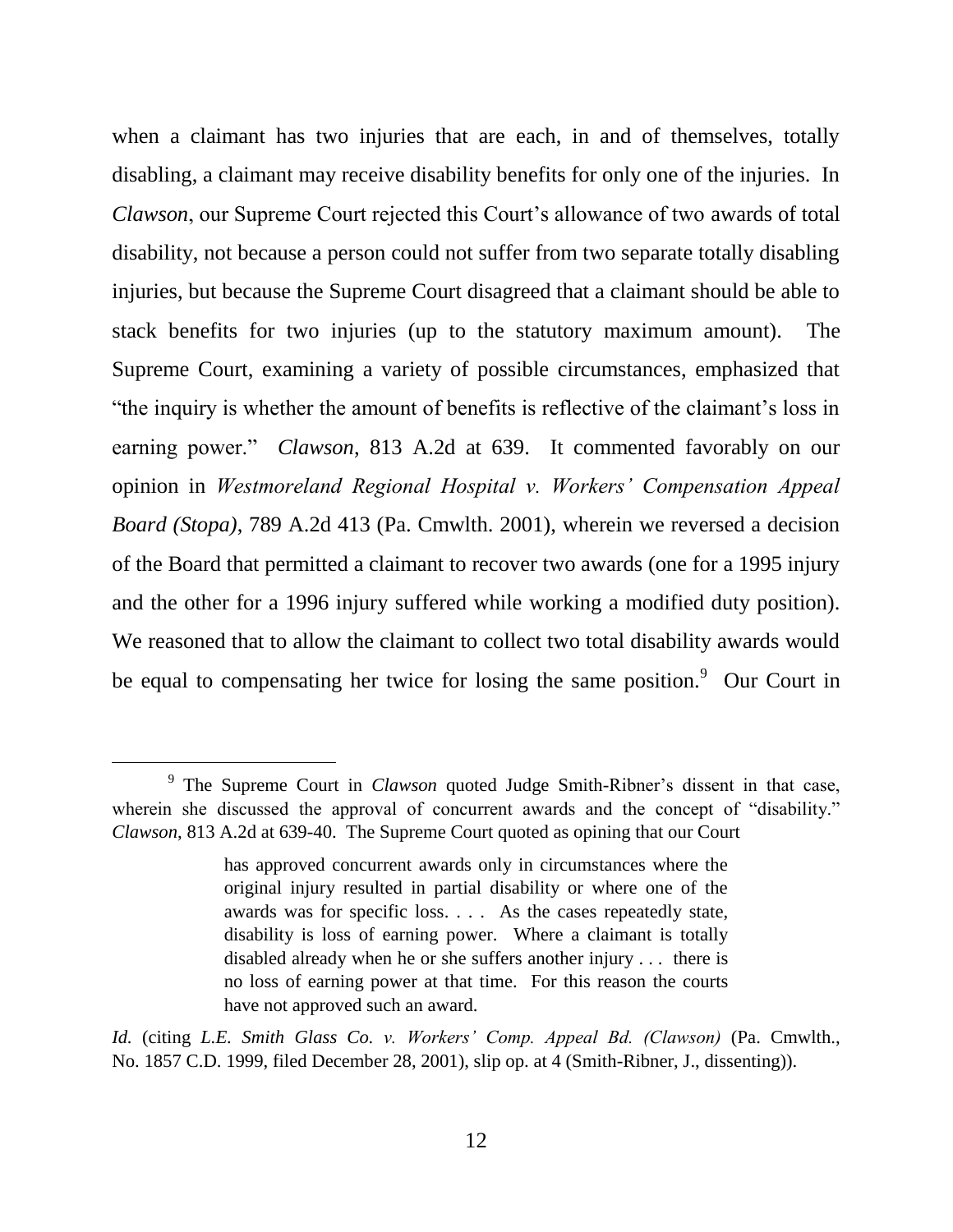*Kane I* appropriately applied *Clawson* to the extent that we prohibited Claimant from stacking benefits through two awards for total disability benefits.

In its analysis, however, the Board overlooks significant aspects of the Supreme Court's opinion in *Clawson—i.e.*, that the Supreme Court "recognize[d] the possibility that the 1991 injury [for which Clawson was receiving total disability benefits] could resolve at some point in the future." *Clawson*, 813 A.2d at 640. The Supreme Court also recognized that the WCJ had determined that the 1992 injury, for which Clawson was not receiving total disability benefits only because he was receiving total disability benefits for the 1991 injury, "by itself would be totally disabling." *Id.* It remanded the matter with the direction that the matter ultimately be remanded to the WCJ to grant reinstatement and suspend benefits for that injury until such time as Clawson's entitlement to benefits for the 1991 injury changed. In so doing, it is apparent that the Supreme Court did not intend to "snuff out" or potentially extinguish Clawson's entitlement to total disability benefits for the 1992 injury. Instead, the Supreme Court purposefully attempted to preserve those benefits for the future, in light of the circumstance that the only reason that Clawson was not receiving total disability benefits for the 1992 injury was that he was already receiving total disability benefits for the 1991 injury and could not stack those benefits.

In *Kane I*, there was no need for this Court to grant reinstatement for the 1999 injury and suspend benefits, because benefits were already suspended with respect to this injury due to the award of total disability benefits for the earlier 1995 injury. Thus, the basis for our denial was not lack of disability. Moreover, we, too, envisioned the future possibility of reinstatement of total disability benefits for Claimant based on the 1999 injury when we preserved for future

13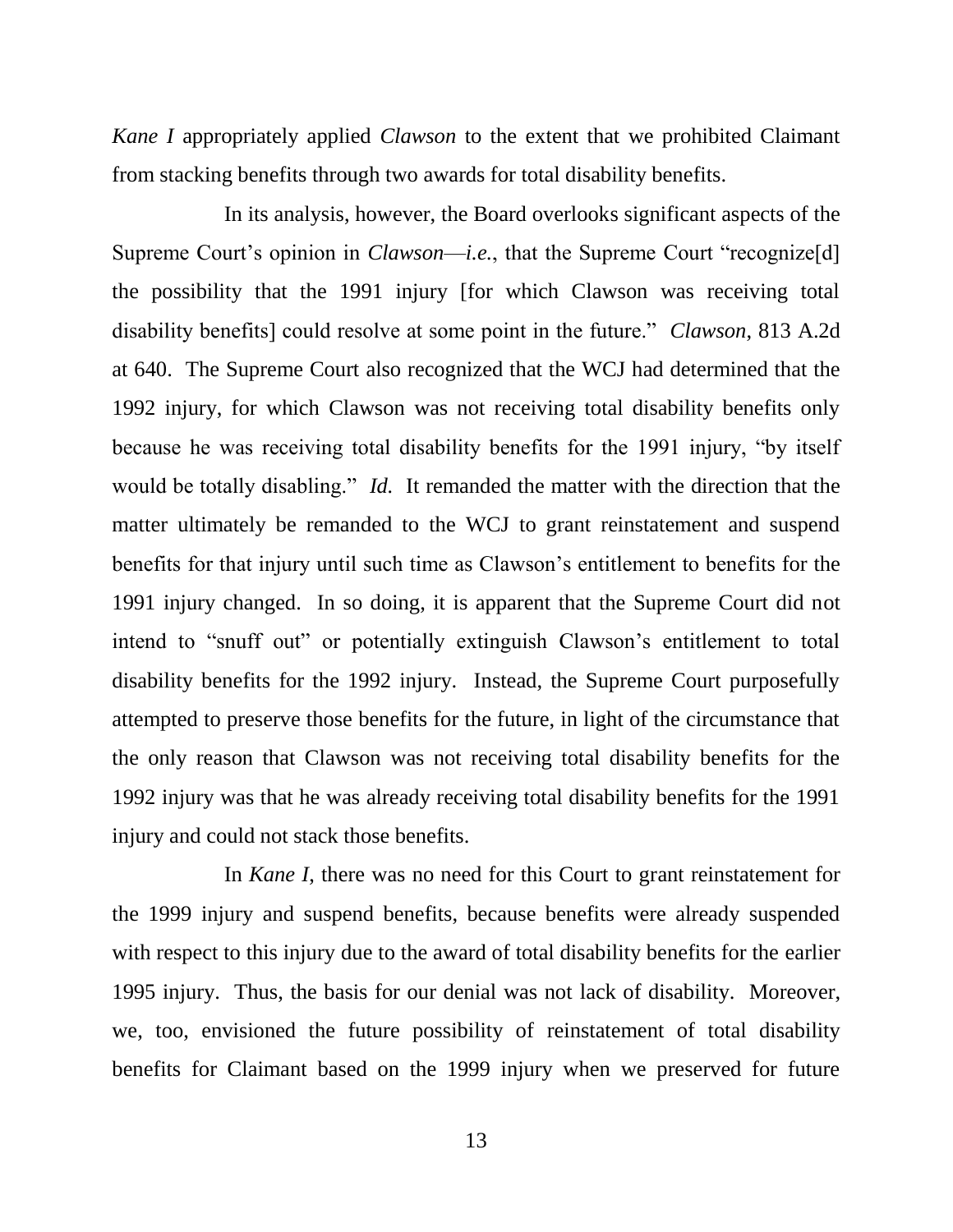disposition the issue of whether the running of the 500-week period should be tolled.

Here, the Board applied the holding of *Clawson* in a manner not intended by the Supreme Court. It used *Clawson* to cut-off entitlement to benefits, whereas the Supreme Court intended to limit the amount of the benefits to an amount "reflective of the claimant's loss in earning power," while preserving a claimant's entitlement to compensation for a disability for which he otherwise would be receiving compensation except for the prohibition on stacking of benefits. *See Clawson*, 813 A.2d at 639.

It is of utmost significance in this matter that Claimant suffered two totally disabling injuries, either of which would have entitled him to total disability benefits. Claimant, however, cannot receive benefits for both at the same time. In essence, the workers' compensation system requires a claimant to "choose one injury" and receive compensation for that totally disabling injury *in lieu of* receiving compensation for the other totally disabling injury at that time. Should circumstances change, however, such that the loss in earning power from that injury for which a claimant is receiving benefits resolves or lessens, it makes no logical sense to ignore the circumstance that the claimant would have been receiving benefits for one totally disabling injury had he not been receiving benefits for another. Here, because Claimant received compensation for one totally disabling injury (the 1995 injury) *in lieu of* receiving compensation for the other totally disabling injury (the 1999 injury), Claimant must be permitted to seek reinstatement under Section 413(a) of the Act within three years after the date of the most recent payment of compensation received *in lieu of* compensation for the 1999 injury, to which he otherwise would have been entitled. *See Cozzone*,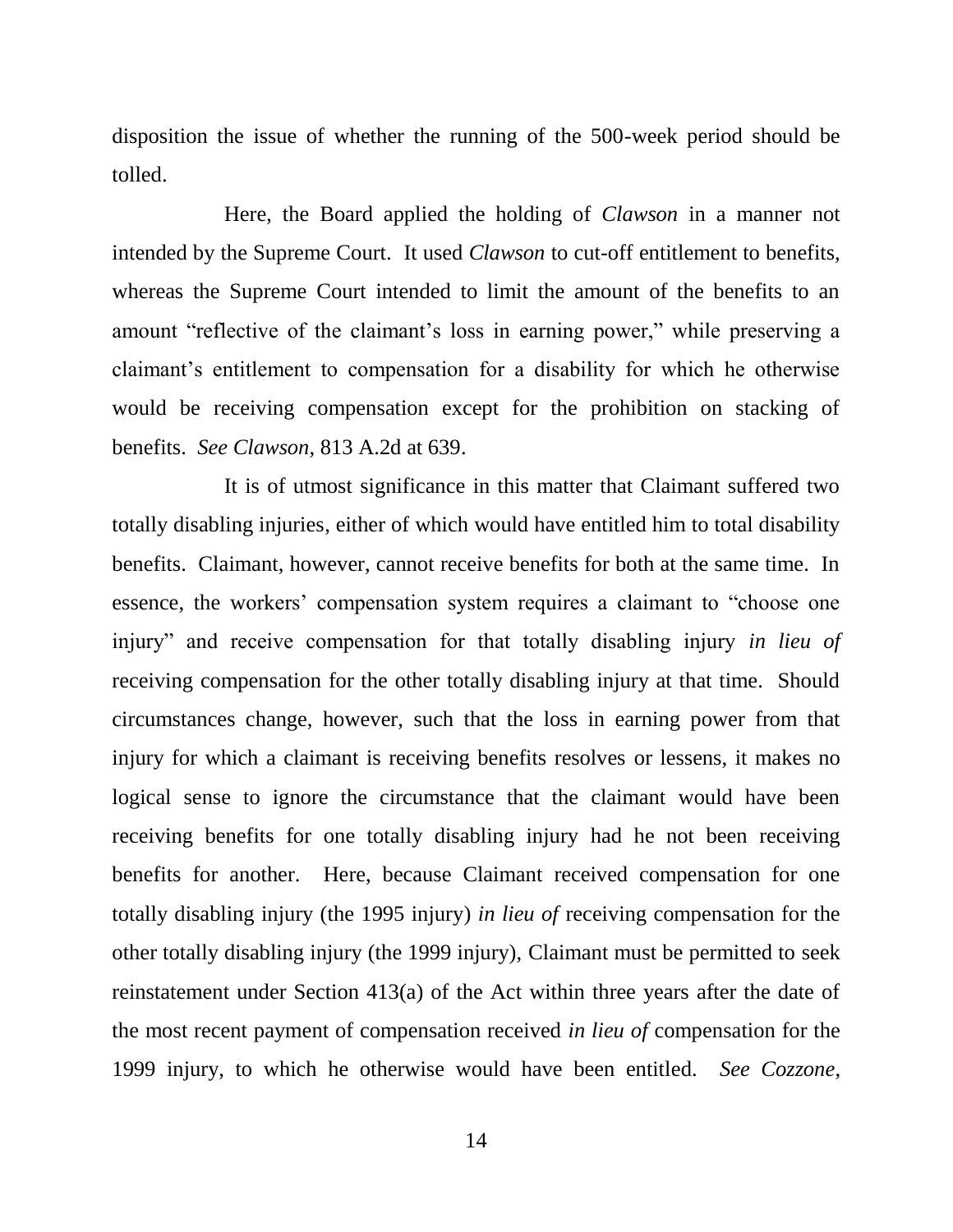73 A.3d at 542. Such an interpretation of Section 413(a) of the Act addresses the concerns of the Supreme Court in *Clawson* and respects the humanitarian aspects of the Act. Moreover, it is particularly appropriate here, where Claimant's suspension of benefits for his 1999 injury following Employer's cessation of business was never based on a recovery that allowed him to return to employment at his pre-1999 injury wages.

Applying the reasoning set forth above, Claimant's application for reinstatement was not time-barred under Section 413(a) of the Act, because it was filed within three years after the date of the last payment of compensation for his 1995 injury, which Claimant received *in lieu of* compensation for the 1999 injury. Accordingly, the order of the Workers' Compensation Appeal Board is reversed and the matter remanded to the Board with instruction that the Board remand the matter to the WCJ for further proceedings.<sup>10</sup>

## P. KEVIN BROBSON, Judge

<sup>&</sup>lt;sup>10</sup> Our holding is confined to the issue of the timeliness of Claimant's petition for reinstatement and whether Claimant's petition is barred by collateral estoppel based on *Kane I*, because those are the only issues that Employer raised in its appeal to the Board and now to this Court. Nothing in this opinion, therefore, should be interpreted to confer upon a claimant a right to reinstatement of benefits, either fully or partially, where the terms of a compromise and release compensate the claimant for future loss of earning power. We do not address whether, if timely, Claimant's reinstatement petition is otherwise barred by the terms of the compromise and release. That question is simply not before us.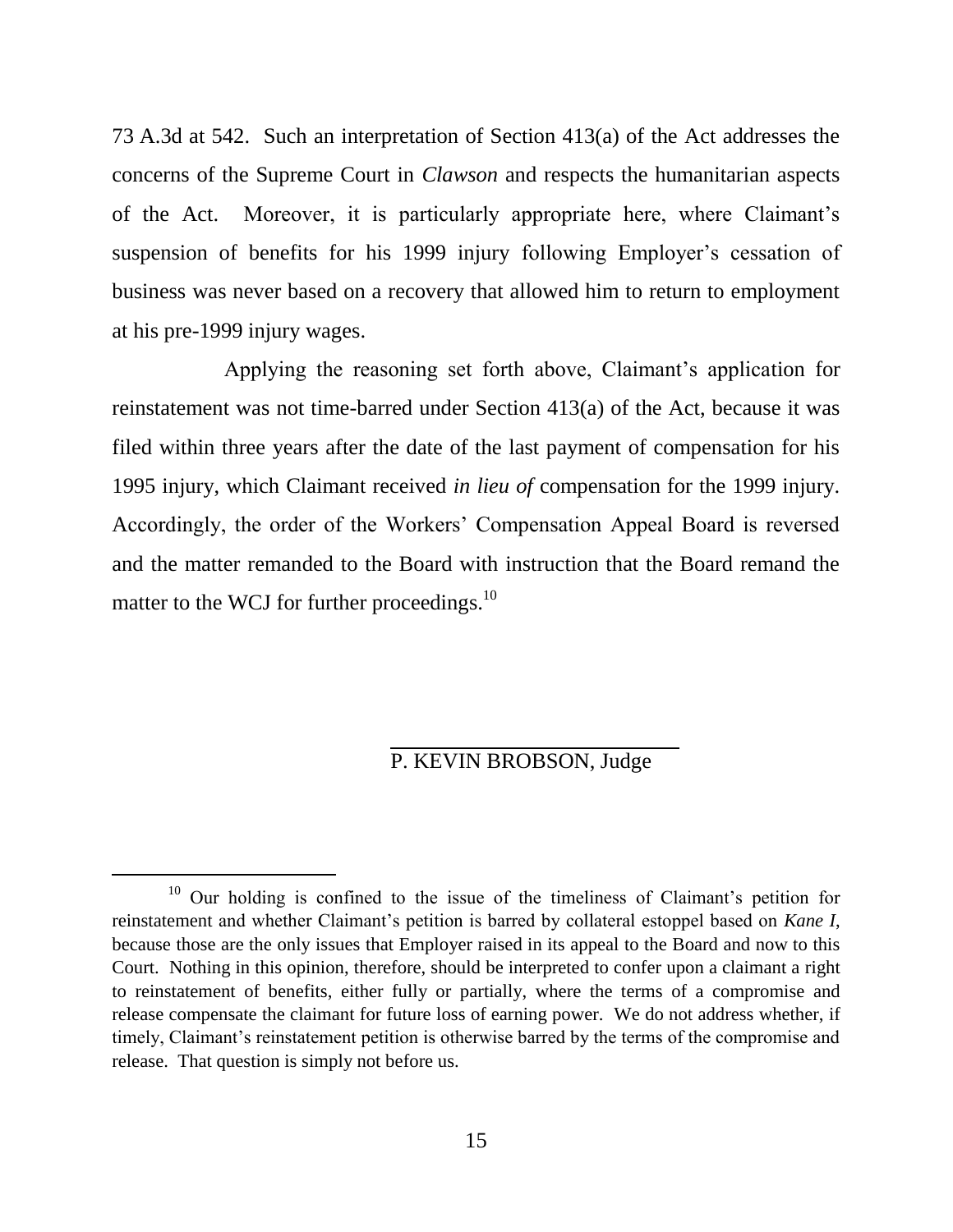# **IN THE COMMONWEALTH COURT OF PENNSYLVANIA**

| William Kane,                       |                    |
|-------------------------------------|--------------------|
| Petitioner                          |                    |
| V.                                  | No. 1172 C.D. 2013 |
| <b>Workers' Compensation Appeal</b> |                    |
| Board (Glenshaw Glass),             |                    |
| Respondent                          |                    |

# **O R D E R**

AND NOW, this 25th day of June, 2015, the order of the Workers' Compensation Appeal Board is REVERSED, and the matter is REMANDED for further proceedings consistent with this opinion.

Jurisdiction relinquished.

P. KEVIN BROBSON, Judge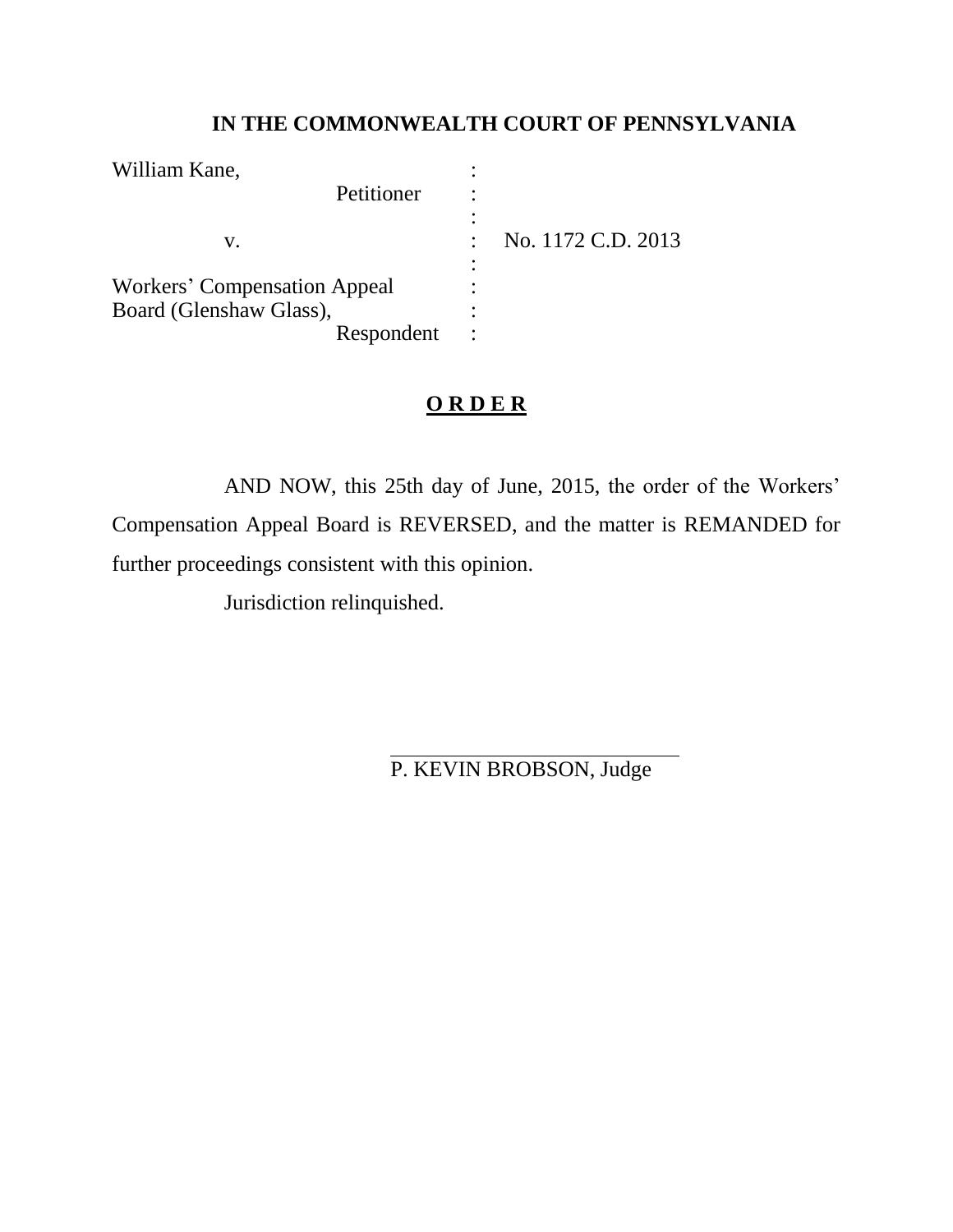#### IN THE COMMONWEALTH COURT OF PENNSYLVANIA

| William Kane,                       | ٠                         |
|-------------------------------------|---------------------------|
| Petitioner                          |                           |
|                                     |                           |
| v.                                  | ٠                         |
| <b>Workers' Compensation Appeal</b> | ٠<br>٠                    |
| Board (Glenshaw Glass),             | No. 1172 C.D. 2013<br>٠   |
| Respondent                          | Argued: November 12, 2014 |
|                                     |                           |

## BEFORE: HONORABLE DAN PELLEGRINI, President Judge HONORABLE BERNARD L. McGINLEY, Judge HONORABLE RENÉE COHN JUBELIRER, Judge HONORABLE ROBERT SIMPSON, Judge HONORABLE MARY HANNAH LEAVITT, Judge HONORABLE P. KEVIN BROBSON, Judge HONORABLE PATRICIA A. McCULLOUGH, Judge

## CONCURRING AND DISSENTING OPINION BY JUDGE McGINLEY FILED: June 25, 2015

I concur with the majority's conclusion that:

[T]he Court in Kane I [Kane v. Workers' Compensation Appeal Board (Glenshaw Glass Company), 940 A.2d 572 (Pa. Cmwlth. 2007), appeal denied, 956 A.2d 437 (Pa. 2008)] determined that issues surrounding the effect of the suspension of Claimant's total disability benefits for his 1999 injury were not ripe for consideration, but that such issues may need to be litigated if and when Claimant's disability benefits for his 1995 shoulder injury ceased. Thus, it cannot be said that the issue now before the Court was decided in Kane I.

Slip Opinion at 9.

I respectfully dissent to the majority's conclusion that "Claimant's application for reinstatement was proper under Section 413(a)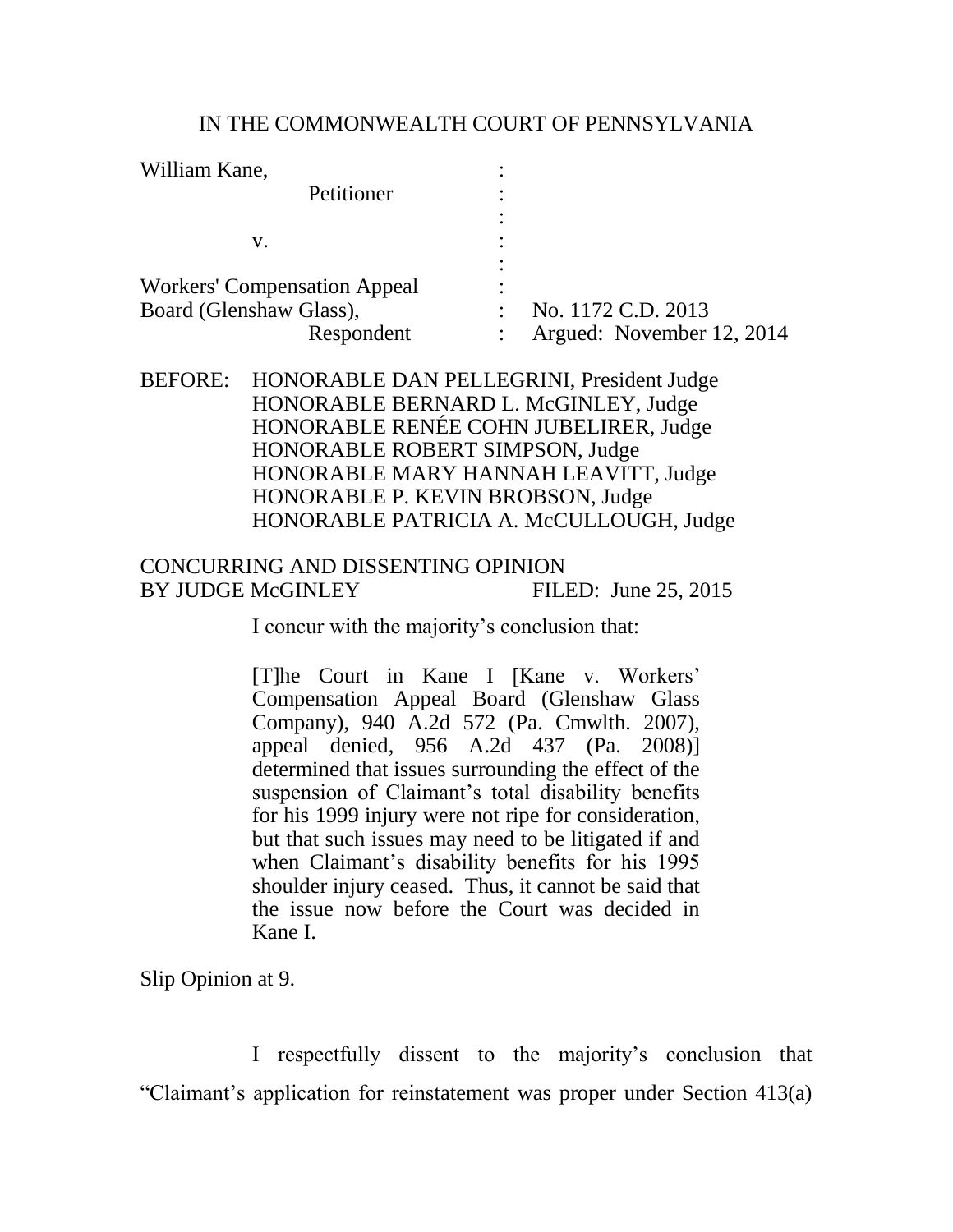of the Act, because it was filed within three years after the date of the last payment of compensation for his 1995 injury, which Claimant received *in lieu of* compensation for the 1999 injury."

I believe the Board correctly determined that the WCJ erred when she reinstated Claimant's total disability benefits as a result of his 1999 injury.

> …Section 413(a) also provides that where compensation has been suspended based on earnings equal to or greater than the pre-injury AWW [average weekly wage], disability benefits may be reinstated at any time during the period for which partial disability is payable. Pursuant to Sections 306(b), 77 P.S. §512, partial disability benefits are payable for up to 500 weeks. For the purposes of calculating the 500 weeks related to Section 413(a), that period begins on the date that total disability benefits are initially suspended. Cytemps Specialty Steel v. WCAB (Servey), 811 A.2d 114 (Pa. Cmwlth. 2002). Also, any periods of suspension are included as part of those 500 weeks. Id. In other words, the 500 week period generally is not tolled during the time that disability benefits are suspended. Id.

> It has also been held that when a claimant has two injuries that are each, in and of themselves, totally disabling, a claimant may receive total disability benefits for only one injury, and disability benefits for the second injury should be suspended until the entitlement to benefits for the first injury changes. Kane (citing L.E. Smith Glass Co. v. WCAB (Clawson), 813 A.2d 634 (Pa. 2002)).

> After careful review, we must conclude that the WCJ erred in reinstating Claimant's total disability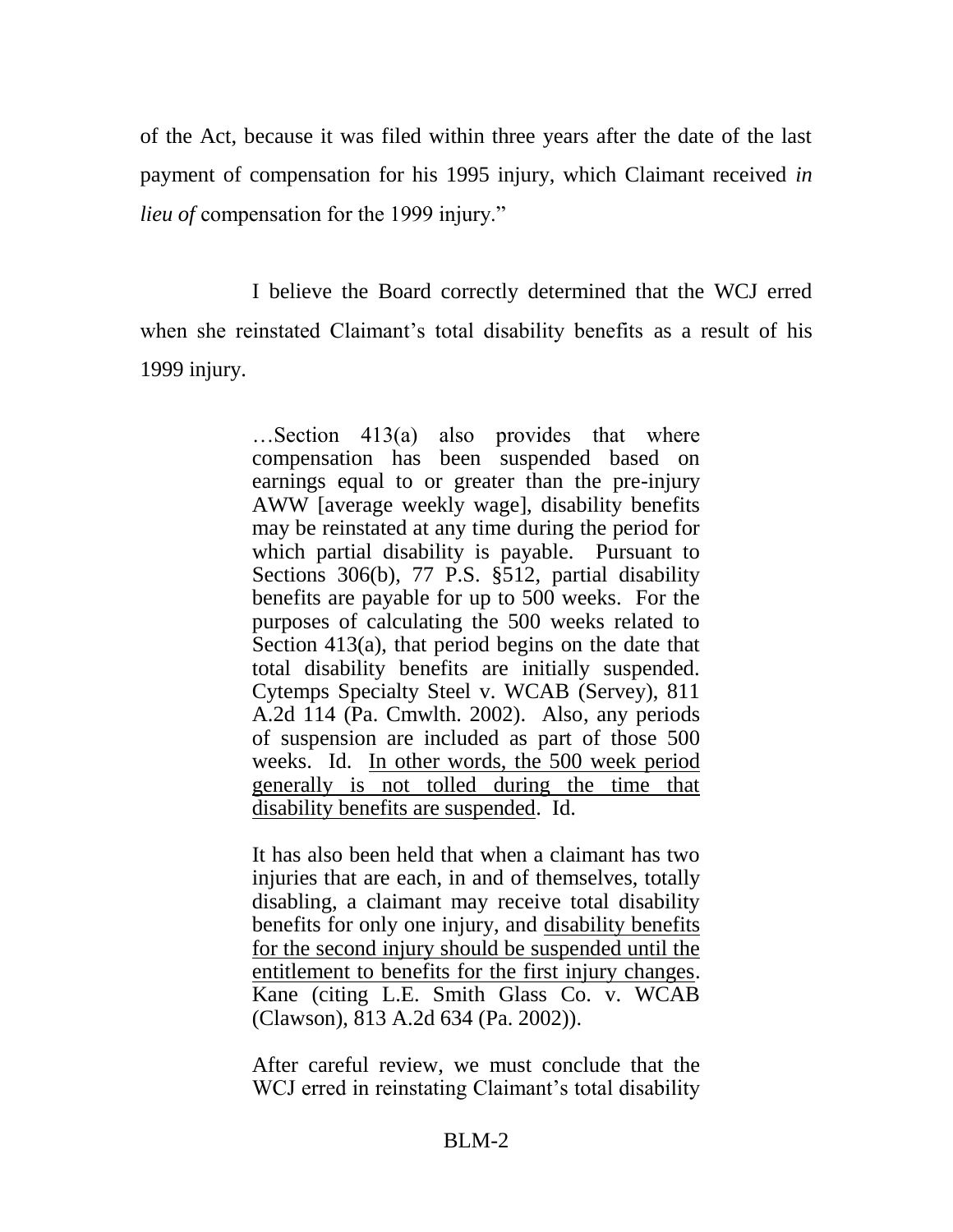benefits related to his 1999 injury. As noted, reinstatement petitions must generally be filed within three years of the final payment of disability compensation related to the work injury. Section 413(a), 77 P.S. §772…. However, the Act provides an exception in the event that the claimant's disability benefits have been suspended due to a return to work without wage loss, in which case the claimant has 500 weeks from the date that the total disability benefits were initially suspended. Section 306(b), 77 P.S. §512; Cytemps.

Here, there is no dispute that Claimant received his last payment of disability benefits related to the 1999 injury on August 1, 1999, and his initial suspension of those benefits began on August 2, 1999. Therefore, if those benefits were suspended for any reason other than a return to work without wage loss, he had to file his reinstatement petition within three years of August 1, 1999, which ended on August 1, 2002. If those benefits were suspended based on a return to work without wage loss, he had 500 weeks from August 2, 1999 to file that Petition, which ended on March 2, 2009. Claimant filed the present Reinstatement Petition on September 29, 2010, which is outside both the three-year and 500-week periods.

Consequently, the only way that Claimant's Reinstatement Petition would not be time barred by Section 413(a) is if neither the three-year or the 500-week periods applied or if one of those periods were somehow tolled by the fact that Claimant's disability benefits related to the 1999 injury should have been suspended based solely on his receipt of disability benefits for the 1995 injury rather than based on his initial return to work without wage loss on August 2, 1999. We cannot conclude either that the ongoing suspension of Claimant's disability benefits for the 1995 injury, or that the Act provides for any tolling of the time